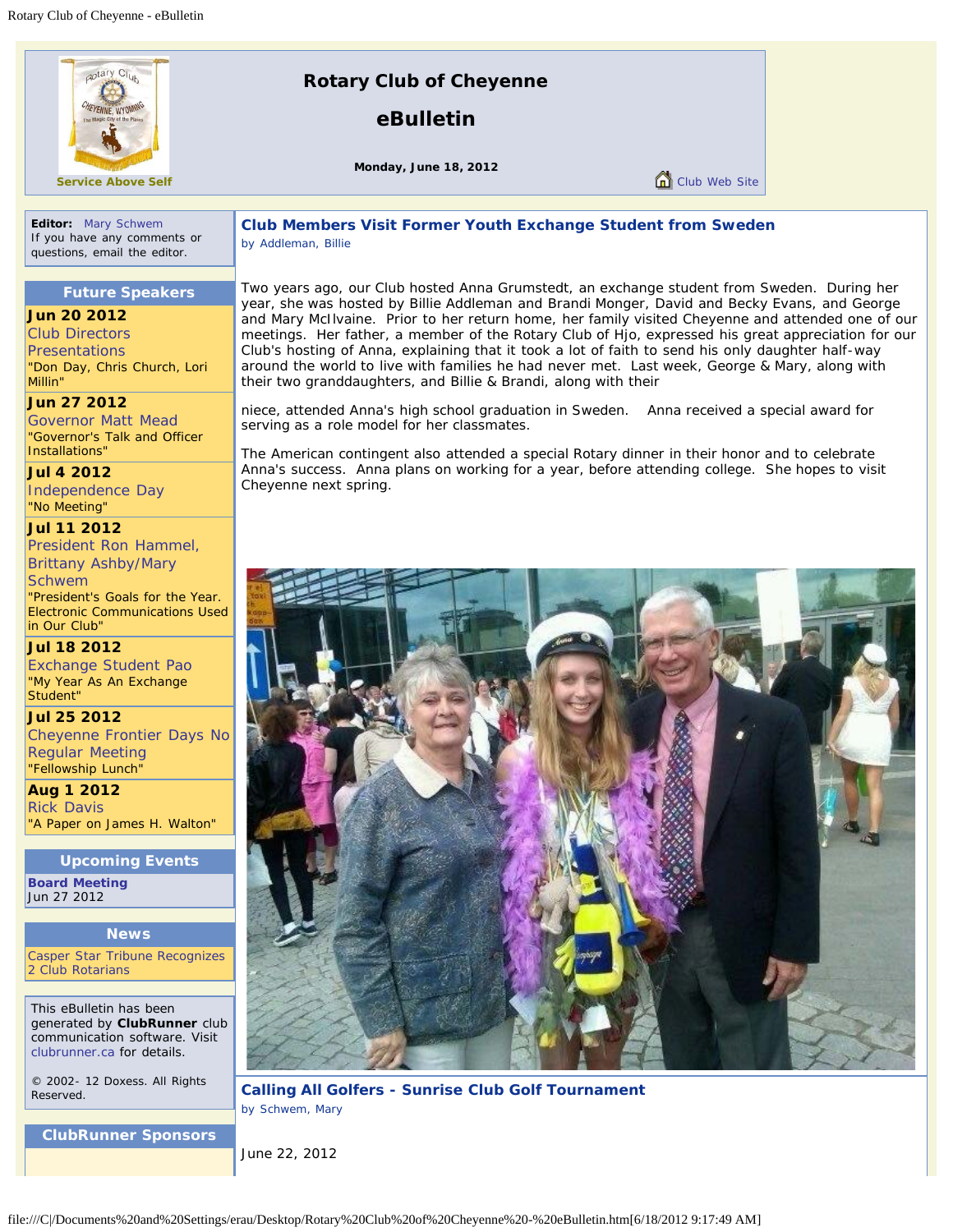

Shot Gun Start 1 p.m.

Cheyenne Country Club

\$85 (includes lunch, cart and course fees)

Proceeds go to help support – Foster Grand Parents, Sunrise Rotary Scholarship Fund and the Rotary Foundation.

Sponsorship Opportunities –

\$150 per hole

\$500 for ½ lunch sponsorship

Contact Brenda Laird – 214-0378

#### **Welcome New Member**

*by Moore, Teresa S.*

Janie White, Executive Director, Wyoming Policy Institute, sponsored by Lori Millin.

#### **Double Foundation Recognition Points for Recurring Contributions** *by Schwem, Mary*

The Rotary Foundation will be offering double Foundation recognition points for all recurring contributions (through Rotary Direct) to the Annual Fund between 1 April and 1 July 2012. Questions about this promotion may be directed to Rotary's Contact Center, [contact.center@rotary.org](mailto:contact.center@rotary.org) or by phone, 866.976.8279.

What is Rotary Direct?

Rotary Direct (formerly known as TRF-Direct) is The Rotary Foundation's recurring giving program. Select an amount, frequency (monthly, quarterly or annually), and contribution method. You can set up recurring gifts to the Annual Fund, PolioPlus and the Areas of Focus.

Double recognition points will be automatically given to Rotarians and friends of Rotary who are enrolled in Rotary's recurring giving program, Rotary Direct, and make one or more scheduled (monthly, quarterly or annual) contributions between 1 April and 1 July 2012.

Unlike past promotions for online giving, this special opportunity is available to recurring (monthly, quarterly, annual) contributions only, and is not available for one-time contributions. All recurring transactions that take place between 1 April and 1 July 2012 will generate double Foundation recognition points, but will not result in double recognition amount for the individual donor. Donors can extend their available Foundation recognition points to others to name them as a Paul Harris Fellow or Multiple Paul Harris Fellow. A donor's personal recognition amount which is used to calculate their own Paul Harris Fellow status will not be subject to doubling. How do you sign up?

You can sign up online or by completing the TRF Contribution Form.

Online:Once registered in Member Access, Rotarians can contribute at [www.rotary.org/contribute.](http://www.rotary.org/contribute) The recurring option is presented in Step 2 of the contribution process under the section titled "\*Frequency.

Contribution Form: Donors may enroll using The Rotary Foundation Contribution Form (123 ) by checking the frequency box (monthly, quarterly or annually) under section "3. Contribution Details-Make this a recurring contribution."

Do you have additional questions?

Questions about this promotion may be directed to Rotary's Contact Center,

[contact.center@rotary.org](mailto:contact.center@rotary.org) or by phone, 866.976.8279.

#### **Attention Committee Members**

*by Schwem, Mary*

If you are a committee chair beginning in July and I have not created your user name, please contact me, Mary.Schwem@erau.edu or call me at 307-640-5699.

We have added a Committee Management Component to the member side of our website. With these changes you will be able to add committee members, communicate with your members, save your minutes and other documents, set up subcommittees. We will be demonstrating how to use the component at the July 11th meeting.